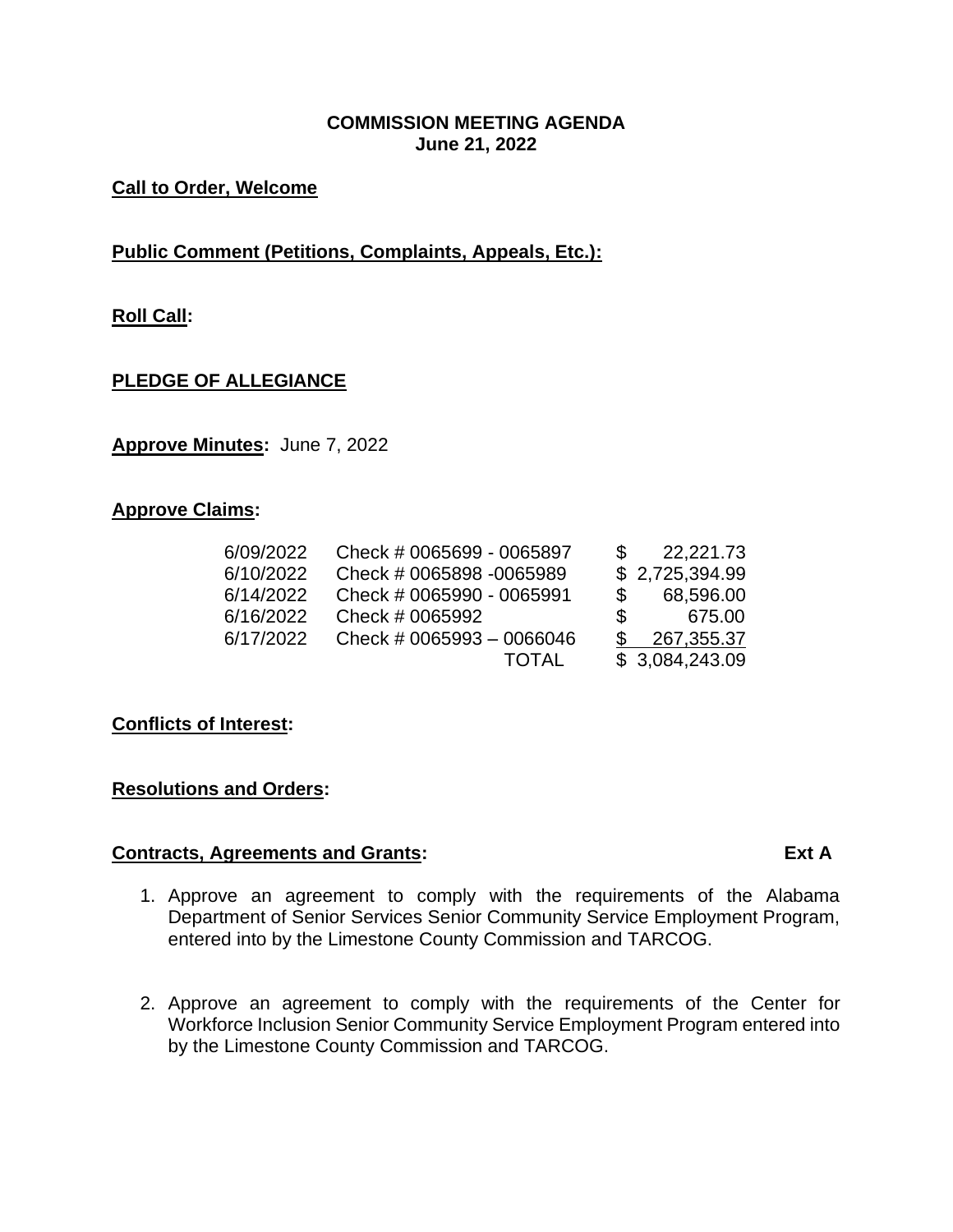3. Approve to submit a COPS Grant for the funding of (3) three new Deputies. Cost of three Deputies for three years is approximately \$615,000.00. The COPS Grant will fund up to \$125,000.00 per new hire. The COPS Grant would be \$375,000.00 with a County match of \$240,000.00.

## **Budget Revisions:**

#### **Emergency Purchase:**

#### **Board Appointments:**

#### **Award Bids:**

#### **Personnel, Policy, and Staffing Actions: Ext B**

- 1. Approve to transfer William Keith Chandler from Jail Corporal to Jail Sergeant effective June 21, 2022.
- 2. Approve to hire John Thomas Wall as Part Time Traffic Enforcement Deputy, effective 6/21/2022 pending drug screen.
- 3. Approve to hire Clarence Edward Thompson, Jr. as Corrections Officer, effective 6/21/2022 pending drug screen.
- 4. Approve to hire Jasmine Ramirez Chavez as Corrections Officer, effective 6/21/2022 pending drug screen.
- 5. Approve to amend the staffing plan to add one (1) Transitional Payroll Specialist, grade 17, under Administrative Department.
- 6. Approve Transitional Payroll Specialist job description.
- 7. Approve an amendment to the Personnel Policies & Procedures to add "A. 4" under "XVII. Transfers" which states as follows: "The Limestone County Commission reserves the right to place an employee in whatever job it deems useful or necessary. All job transfers, reassignments, promotions, or lateral transfers are at the discretion of the Limestone County Commission.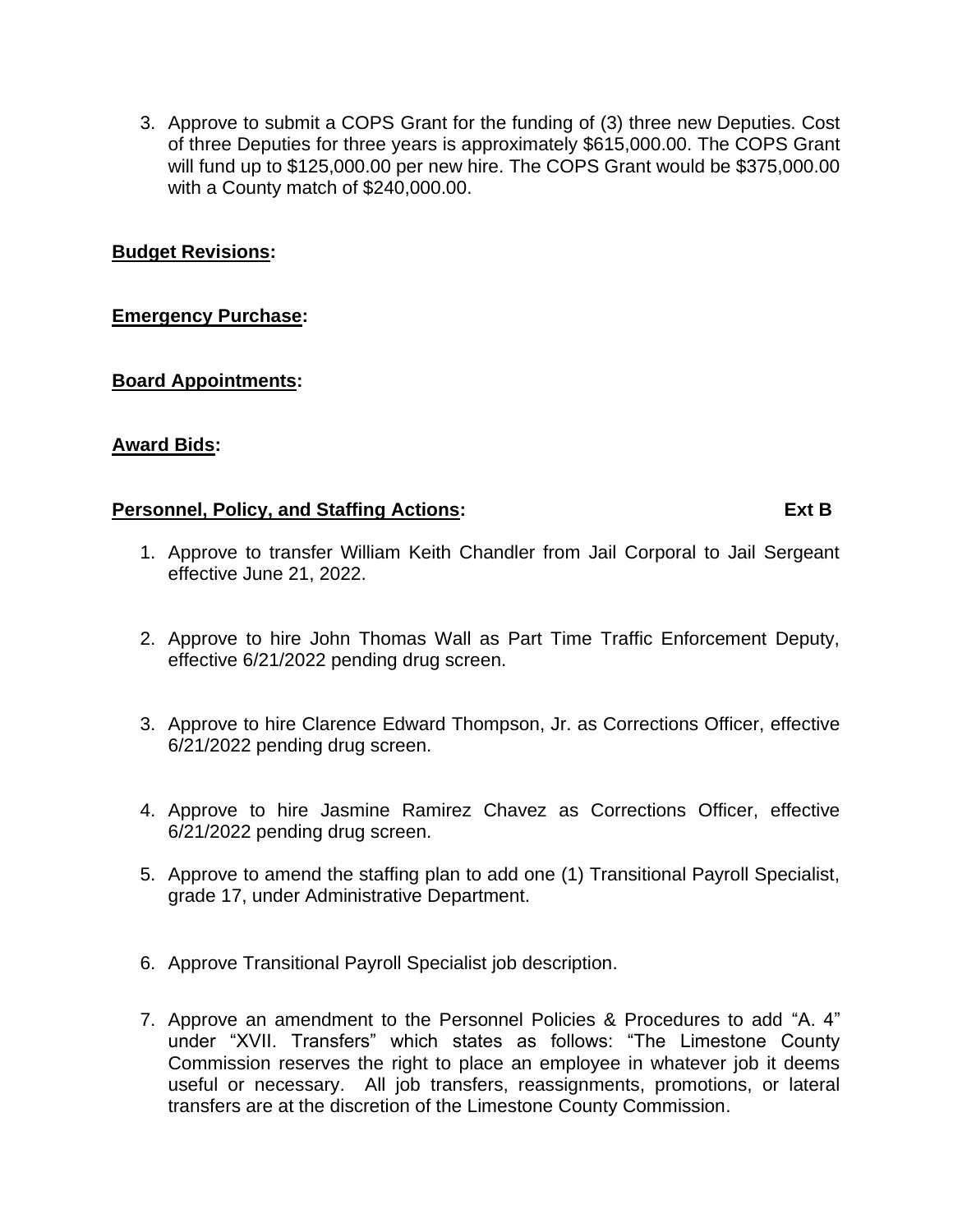# **Merit Increases: Ext C**

| <b>Name</b>            | <b>Position</b>                            | <b>Effective Date</b> |
|------------------------|--------------------------------------------|-----------------------|
| <b>Ashley Lewter</b>   | <b>Recording Clerk II</b>                  | 7/6/2022              |
| <b>Cameron Wright</b>  | <b>Equipment Operator III</b>              | 7/6/2022              |
| <b>Chris Davis</b>     | <b>District Road Supervisor</b>            | 7/18/2022             |
| <b>Clayton Pugh</b>    | <b>Corrections Officer</b>                 | 7/13/2022             |
| <b>Connie Powers</b>   | <b>Corrections Officer</b>                 | 7/8/2022              |
| Dustin Baucom          | <b>Corrections Officer</b>                 | 7/21/2022             |
| <b>Emily Ezell</b>     | <b>Chief Financial Officer</b>             | 7/31/2022             |
| <b>Gary McNatt</b>     | Sheriff Lt. (Patrol)                       | 7/18/2022             |
| Jesse Gibson           | <b>Deputy Sheriff</b>                      | 7/6/2022              |
| <b>Justin Romine</b>   | <b>Equipment Operator II</b>               | 7/5/2022              |
| Logan McMahan          | <b>Equipment Operator II</b>               | 7/6/2022              |
| <b>Maggie Settle</b>   | <b>Corrections Officer</b>                 | 7/11/2022             |
| <b>Michael Boyles</b>  | <b>Corrections Officer</b>                 | 7/11/2022             |
| Rhonda Long            | Senior Center Manager                      | 7/21/2022             |
| <b>Rodney Elkins</b>   | <b>Equipment Operator I</b>                | 7/20/2022             |
| <b>Tami Cartwright</b> | <b>Administrative Secretary</b>            | 7/22/2022             |
| <b>William Russell</b> | 7/18/2022<br><b>Equipment Operator III</b> |                       |

1. Approve the following merit increases:

# **Engineer's Report:**

1. Approve the following subdivisions:

| <b>Name</b>                       | S/D<br>Type | Approval<br><b>Type</b> | Lots | <b>District</b> | Location                                                                          |
|-----------------------------------|-------------|-------------------------|------|-----------------|-----------------------------------------------------------------------------------|
| <b>Charleston Phase 1</b>         | Major       | Final                   | 96   | 2               | Across from Menefee Rd south<br>side of Capshaw Rd                                |
| <b>Walton Creek</b>               | Major       | Preliminary             | 101  | $\overline{2}$  | North side of Pepper Rd near<br>Jones Rd intersection                             |
| Lewterville                       | Major       | Preliminary             | 20   | 3               | North side of Nuclear Plant Rd<br>approx. 400' west of Stewart Rd<br>intersection |
| <b>Zehner Farms Subdivision</b>   | Minor       | Preliminary &<br>Final  | 8    | 4               | East side of Zehner Rd approx.<br>1000' south of New Cut Rd                       |
| Sammy Lane Subdivision            | Minor       | Preliminary &<br>Final  | 4    | 4               | Southwest of Hwy 99 north side<br>of Sammy Lane                                   |
| <b>Big Creek Farm Subdivision</b> | Minor       | Preliminary &<br>Final  |      | 4               | West of Tillman Mill Rd<br>southwest side of Big Creek Rd                         |
| Maddieville Cove Subdivision      | Minor       | Preliminary &<br>Final  | 6    | 3               | South of Snake Rd south side<br>of Bay Village Dr                                 |